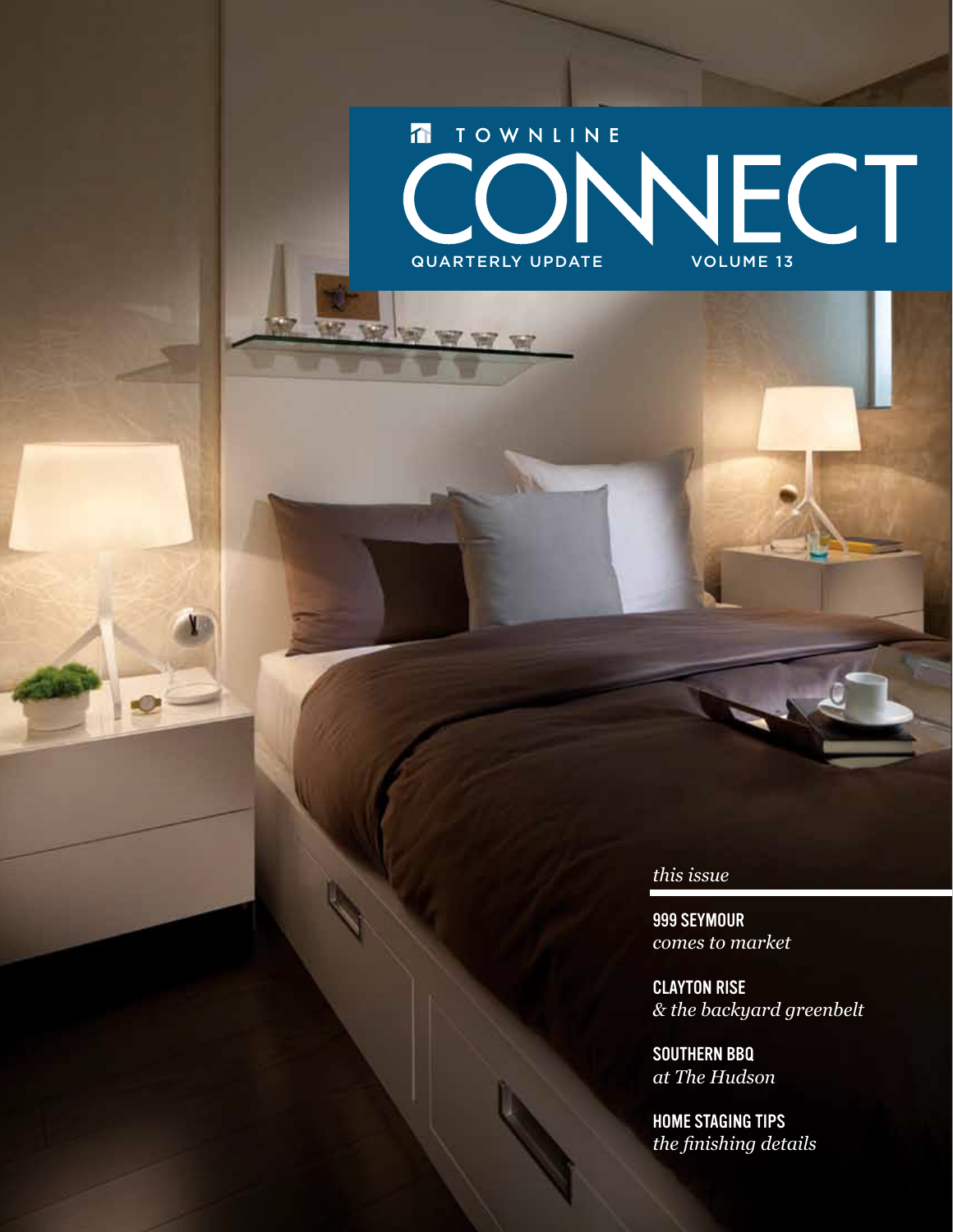# *SEYMOUR* 999<br>1999 *Comes to market*

22-STOREY CONDO TOWER OF 134 DESIGN-FORWARD HOMES, ENVIABLY situated where Yaletown meets the Granville Entertainment District. On March 10th, 999 Seymour celebrated its public launch.

# *Indoors, Outdoors, and Something in Between*

Design-forward homes adapt to the weather, to the occasion, to your mood. Wake up to one of those brilliant summer days we all live for and take coffee out to your big, bright balcony (really, it's more like a patio in the sky). Then slide your glass walls aside for a seamless flow between indoor and outdoor living. Moveable sunscreens let you maximize daylight, manage your privacy, and create shade at the hottest part of the day.

# *High-end from the Mid \$300's*

High-end features at attractive prices, with options to suit every lifestyle and every budget. Townline's designers have

risen to the challenge with:

- Hardwood flooring, stone counters, tiled bathrooms, and exposed concrete walls in some homes.
- Generous balconies and terraces, with penthouse decks up to 929 square feet.
- Gourmet kitchen appliances.
- Floorplans that range from 468 to 1185 square feet.

# *Walkabout: No Car Required*

Live in the epicentre of downtown Vancouver and walk everywhere: to the city's business district, a SkyTrain station,

- Work out in the communal gym or yoga studio.
- Get your morning caffeine and muffin fix from Commune Café, 30 seconds from your door.
- Meet friends to share parsley-truffle yam fries at Cinema, 4 minutes from home.
- Pick up a bottle of wine on your way home from work; Viti Wine and Lager Store's just 1 minute from home base.
- You forgot an essential ingredient for dinner? Pop down to Nesters Market; it'll only take 10 seconds.
- Let someone else do the cooking—Cibo, Brix, The Refinery, and Cactus Club are all within a quick walk.
- Be entertained. Take in PechaKucha night, a play, or a concert at the Vogue Theatre. See a documentary at Vancity Theatre, an art film at Cinématèque, or a blockbuster at Empire 7. All within 10 minutes or less.
- Invite the gang over to gather around the firepit and roast marshmallows, or watch fireworks from the common patio on the 5th floor.



the seawall, or Granville Island. No more arm-wrestling for designated driver duty—you can walk to a different restaurant or bar every night of the week. All purchasers automatically receive a Zipcar membership for those trips that are more fun on four wheels.

# *A Day at 999 Seymour*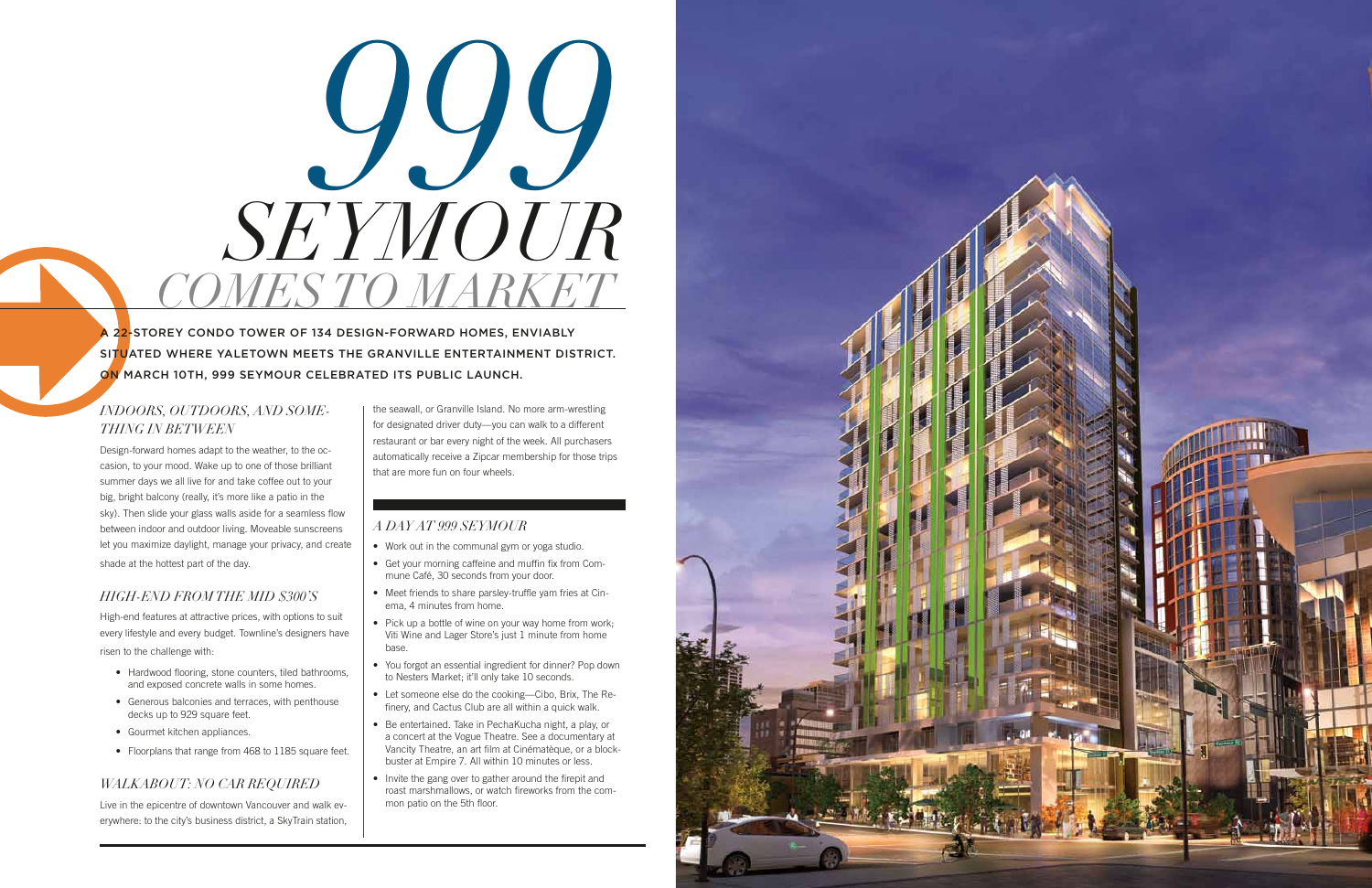# *GROWING ATTHE GARDENS EXCITEMENT*

# *Buyers Are Finding Good Quality at Affordable Prices*

"Interest has been tremendous since this project launched end of September, and we've seen steady sales over the past six months. In a price-sensitive market, these homes are competitive, with an attractive deposit structure of just 5% to qualified buyers. Most are first-time homebuyers in their 20s and 30s, looking for good quality at affordable prices, with sophisticated finishing—and they're finding it here at The Gardens." –Calvin Kan, Sales Manager

# *ServiceWas Above and Beyond*

- • Economically speaking, China, Hong Kong, and Canada are expected to fare better than the United States and Europe.
- Mining, natural gas, and the real estate market in British Columbia should remain stable.
- Retail and construction numbers will probably pick up by autumn.
- The Canadian dollar will likely stay strong this year.

"It was a tough decision whether to buy at The Gardens or another location, and we want to express our sincere gratitude to your team. We very much appreciate the expertise of our salesman, Calvin Kan, who went above and beyond. We wanted carpet in our entire unit and Calvin went out of his way to see if our needs could be met. Within 48 hours, Calvin called us back saying the developer could accommodate us at no additional cost. Everyone was always courteous. We made the right decision in purchasing a Townline home." Thanks again,

Aeron Cruz

# *Dragon Predictions: This Is a Good Place to Be*

The Dragon is restless, making this year difficult to forecast, but fortuneteller and feng shui master Sherman Tai offers a few predictions:

# *Exotic Resident at The Gardens*

A majestic Snowy Owl has taken up residence in The Gardens, much to the fascination of nighttime security staff. The nocturnal raptor has been spied winging its way to and from The Castle, a legacy structure from the Fantasy Garden attraction once on this site. The Castle will soon be given new life as a daycare facility for 37 children, but meanwhile this Snowy Owl is keeping guard and feeling quite at home in The Gardens.

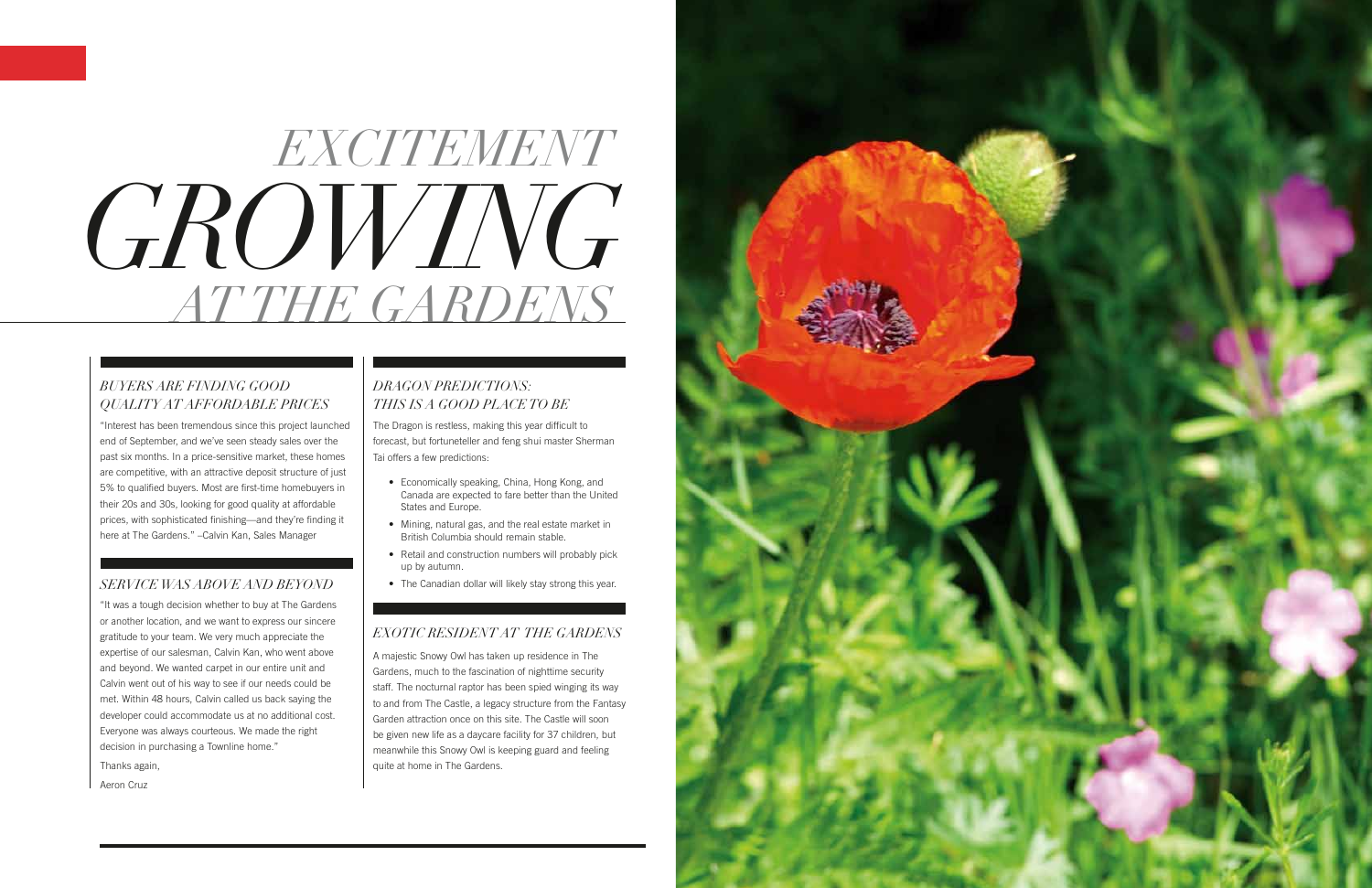*To date, 10 homes have sold at Clayton Rise in 2012, and the community is over 60% sold. Here's why buyers are excited about this family-friendly community:*

- Homes start from just \$282,900.
- Families enjoy the atmosphere of a country estate conveniently close to the city.
- It's geographically the highest point in Cloverdale, with stunning views of Mt. Baker and the surrounding rolling fields of green.
- About one third of these homes have backyards that open right onto the greenbelt.



# *on the RISE Clayton*



# Tropical Getaway Giveaway

- They're abundant in the plant life that absorbs carbon dioxide from the atmosphere and helps offset the effects of climate change.
- They provide habitat for the insects that benefit gardens and pollinate food plants.



Are the tropics calling you? For a limited time, Townline is treating buyers who purchase a two-bedroom home in Phase 5, 6, or 7 to a tropical vacation in Mexico, valued at \$3,000. If you long to feel the sun on your skin and the beach at your feet, don't wait; our home-plus-aholiday promotion is effective only through March 21st. Please drop by the display centre for more information.

# greenbelt in your backyard

You might hear "greenbelt" and think of the perfect place to go for a run, walk the dog, or watch the kids learn to ride their first bikes. And you'd be absolutely right. Greenbelts are all that—and more.

# Greenbelts Contribute to Environmental Health:

### Greenbelts have positive effects on human wellbeing, and on neighbourhoods:

- • Studies show that children who live with access to green spaces find it easier to think clearly , do well in school, and cope with stress and peer pressure.
- • Adults tend to have lower blood pressure and experience less tension when they live near a greenbelt and look onto views of plants and trees.
- Surveys show that people who live near green spaces feel more connected to their neighbours and enjoy more social activities as a community.

Just imagine the whirlwind of social activities at Clayton Rise. It's right next to a park and a playground, and on a greenbelt. Even better, it has its own clubhouse, movie theatre, games room, and outdoor pool!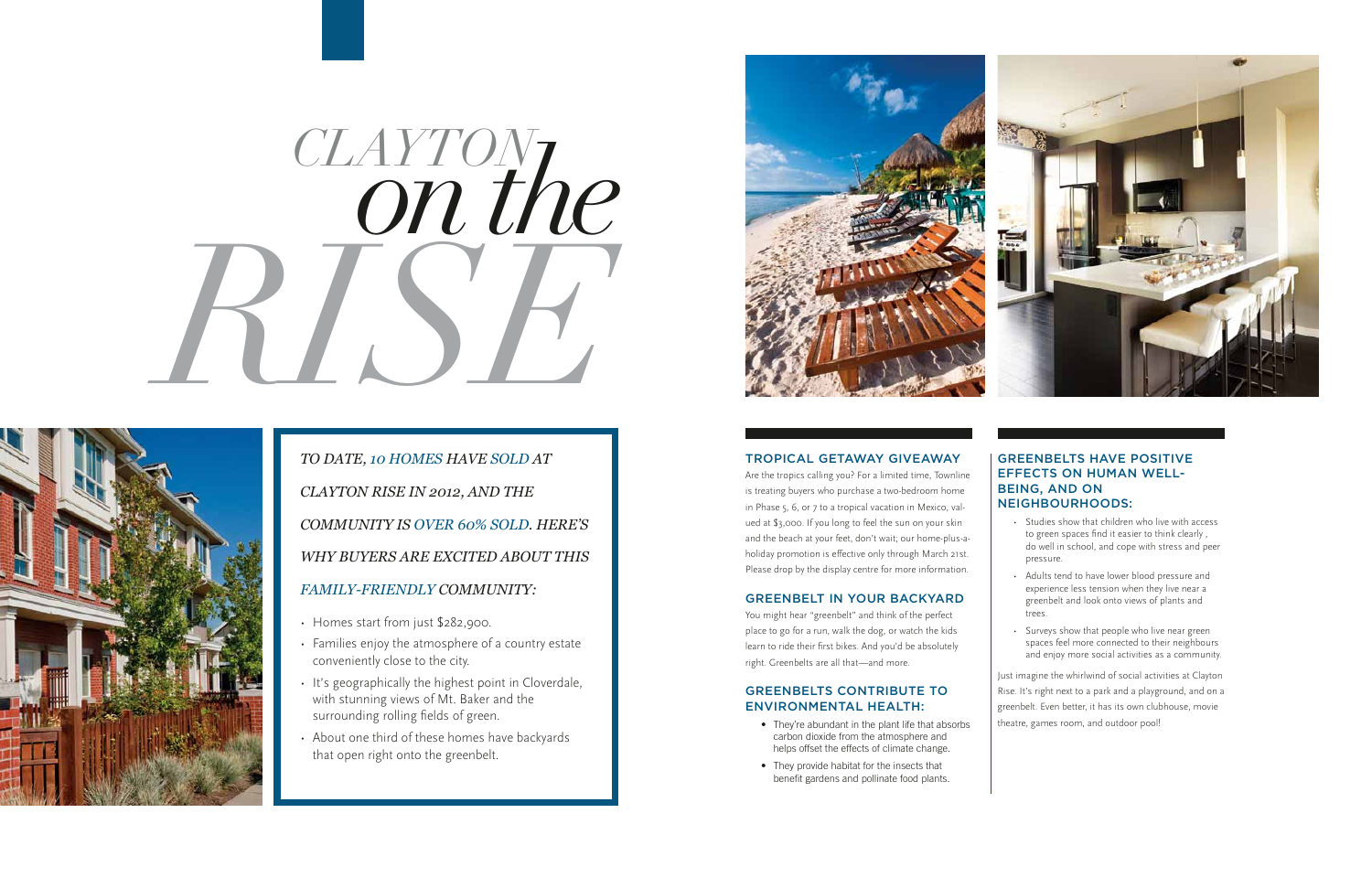



# YOUR OWN PIECE OF HISTORY

How often do you have the opportunity to purchase a piece of Canadian history? This former Hudson's Bay building still wears the elegance of an earlier era, but the homes themselves are ultra-modern, walking an extremely tasteful line between heritage detail and contemporary design. Here, original materials are lovingly reclaimed and restored to merge in harmony with the smart, high-end features of a thoroughly modern lifestyle. Currently priced well below assessed value, they offer exceptional investment opportunity as well as a unique, storied place to live. Check out the new penthouse display home at suite 606.

# *ATaste of the South*

- In true Southern spirit, the menu offers hushpuppies, fried oysters, and an extensive range of bourbons.
- Meat is cooked long and slow over a natural wood fire, and sauces and charcuterie are hand-crafted in house.
- Victoria's own Phillips Brewery beers are on tap.
- And for those wanting something completely different, how about a bacon-infused vodka?

Downtown Victoria finally has an authentic, Southern-style barbecue house—right in The Hudson. Smoken Bones opened January 20th with a menu that combines pure Louisiana inspiration with BC-grown flavour. Proprietor Ken Hueston has created his menu around locally sourced meat, seafood, and produce, because he believes in supporting the farms in his own backyard. What should you expect?

Slow food at its best, this is an ideal place to kick back, dig in, and watch the game or enjoy some live music, but if you're on the run, consider ordering from the 15-Minute Express Lunch Menu. Or, if you're working through lunch, you'll appreciate the complimentary wireless—with ample napkins to protect your keyboard from sticky fingers.

Smoken Bones. 7-1701 Douglas Street, Victoria. 250-391-6328 (MEAT)

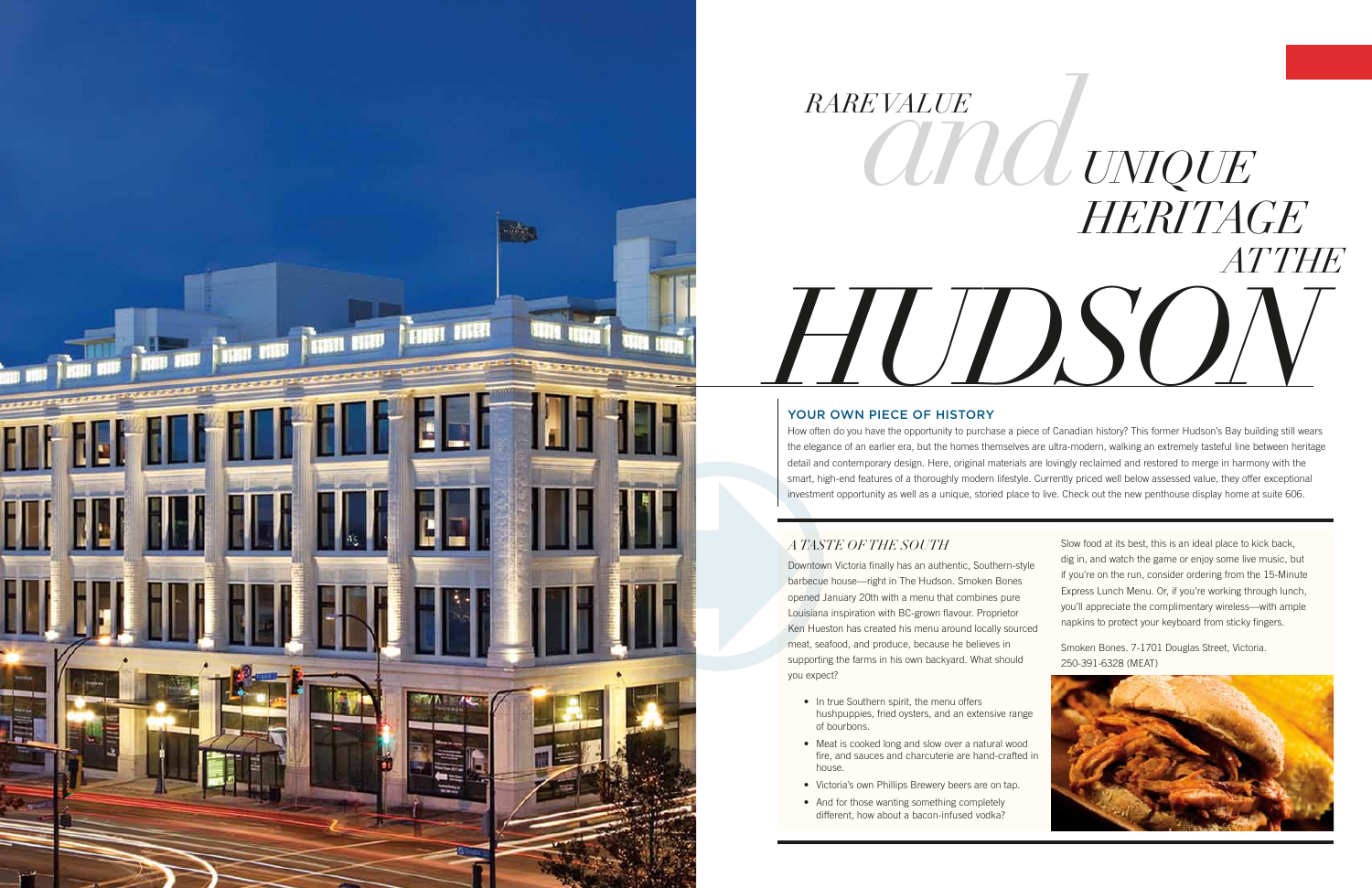Upscale flats, 2-level lofts, and innovative courtyard homes in downtown Victoria.

- Modernist interiors located in the historic former Hudson's Bay building.
- Currently below market value, exceptional investment potential.

2 bedrooms from \$399,900 net HST incls. Penthouses from \$585,900 net HST incls.

770 Fisgard Street, Victoria, BC CALL: 250-388-0018 or toll free 1-877-388-0018 WEB: www.hudsonliving.ca Move In Now! Please visit our new penthouse display home.

# clayton rise

The high point of Cloverdale—and the highlight of the Clayton neighbourhood. Social life revolves around The Clubhouse and its Fireside Lounge, games room, movie theatre, and outdoor pool.

10640 No. 5 Road, Richmond BC CALL: 604-271-3331 WEB: www.liveatthegardens.ca

- Over 60% of these homes are sold.
- Backyards open onto a tranquil greenbelt.

### 2 & 3 bedrooms from \$282,900

68A Avenue & 195 Street, Surrey, BC CALL: 778-278-0030 Web: www.claytonrise.com

Drop by to experience a taste of country life near the city, and ask for the details of our Home-Plus-a-Holiday giveaway.

# **THE GARDENS**

Stylish homes boasting the best backyard in Richmond: 12 acres of trees, fields, and flowers.

• Magnolia and Azalea combined are more than 60% sold.

1 BEDROOMS from \$234,800, AND 2 BEDROOMS FROM \$314,800 (NET SALES TAX INCLUDED)

NOW SELLING MAGNOLIA AND AZALEA AT THE GARDENS.



# Residential

# **THE HUDSON**

999 Seymour

Where Yaletown meets the Granville Entertainment District.

• 134 design-forward urban residences. • Public launch March 10th, 2012.

Priced from THE MID \$300S





# REGISTER AT: www.999seymour.com

# HUDSON MEWS

A 12-storey building of 120 market rental suites in downtown Victoria's Hudson District.

• Construction expected to begin sometime in 2012.

REGISTER AT: www.hudsonmews.ca

# the gROVE

A community of 141 townhomes directly across from Clayton Rise.

• 2, 3, & 4-bedroom homes with an extensive amenity building and access to The Clubhouse at Clayton Rise.

• Soon to launch.

REGISTER AT: www.thegroveatclayton.com

# HUDSON PLACE 1 AND 2

Two mixed-use buildings with commercial at street level and residential above.

- At the corner of Blanshard and Herald.
- Connected to The Hudson by a pedestrianfriendly walkway.

REGISTER AT: www.hudsonplace.ca

# HUDSON WALK

A mixed-use, multi-family community at Blanshard and Caledonia, with ground floor shops and restaurants making a dynamic contribution to life in downtown Victoria's Hudson District.

REGISTER AT: www.hudsonwalk.ca

# BURKE MOUNTAIN

Single Family homes on Burke Mountain, coming soon.

• For more information, contact Townline at 604.276.8823

REGISTER AT: www.townline.ca

# cOMING SOON